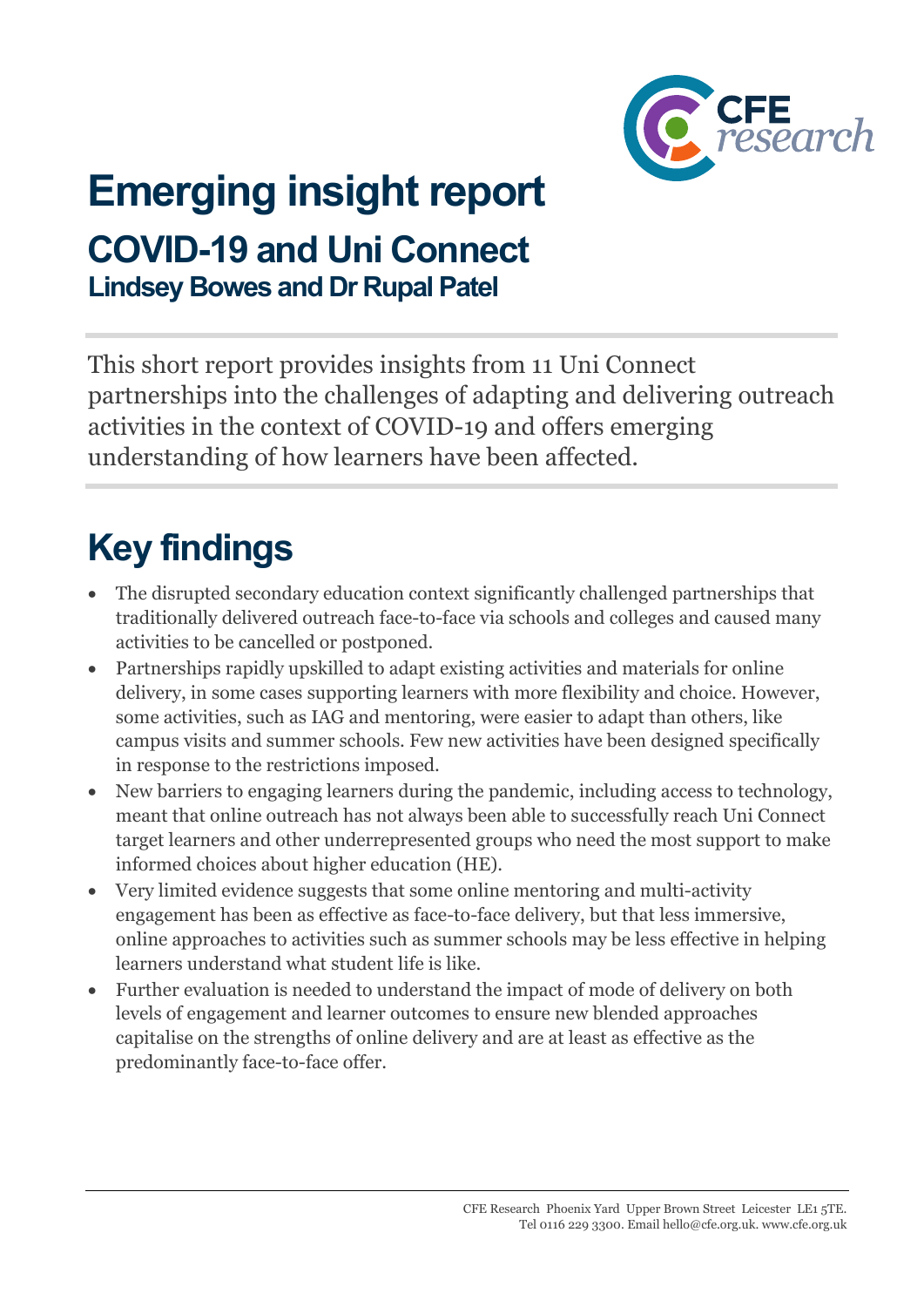# **Uni Connect context**

Uni Connect is a national outreach programme funded by the Office for Students (OfS). Since its launch in January 2017, 29 partnerships have been delivering activities to young people living in areas where HE participation is lower than might be expected given their GCSE results. The aim is to increase the number of young people from this target group that go into HE through delivering outreach activities which support learners to make informed decisions.

In December 2019, the first news of COVID-19 emerged and from March 2020 the UK Government began introducing measures to limit the spread of what evolved into a global pandemic. To date, these measures have included the closure of schools and colleges to the majority of pupils for large parts of the 2019-20 and 2020-21 academic years. The closures have caused considerable disruption to the education system and programmes, such as Uni Connect, which were designed to be delivered primarily face-to-face and largely through schools and colleges.

The OfS recognised the pressures and uncertainties that COVID-19 presented to partnerships, as well as to the schools, colleges and young people they were working with. Partnerships were expected to adapt their approach in order to continue delivery, although expectations were reduced for the programme's learner engagement target. While partnerships are normally expected to engage at least 20 per cent of Uni Connect target learners, they were not held to account for this target from March 2020 for the remainder of the academic year. Partnerships have since been required to take 'all reasonable steps' to maintain 20 per cent engagement. Additionally, they have been encouraged to consider supporting a broader range of learners who are under-represented in HE, including those living outside Uni Connect target wards. Given the disruption to examinations in 2019-20 (and now also in 2020-21) and the uncertainty this caused for many learners, partnerships were asked to pay particular attention to the information, advice, and guidance (IAG) needs of those making a transition, including those hoping to progress into HE. [i](#page-18-0)

# **Developing this report**

Since the outset of the programme, work has been underway to understand the effectiveness and impact of Uni Connect at a local and national level. Evidence of the impact of partnerships' activities is regularly collated and independently reviewed by CFE and forms a key part of the national evaluation. Given the disruption to delivery caused by COVID-19 and its potential impact on outcomes for learners, during the latest call for evidence[ii](#page-18-1) partnerships were invited to share any information, research or evaluation on: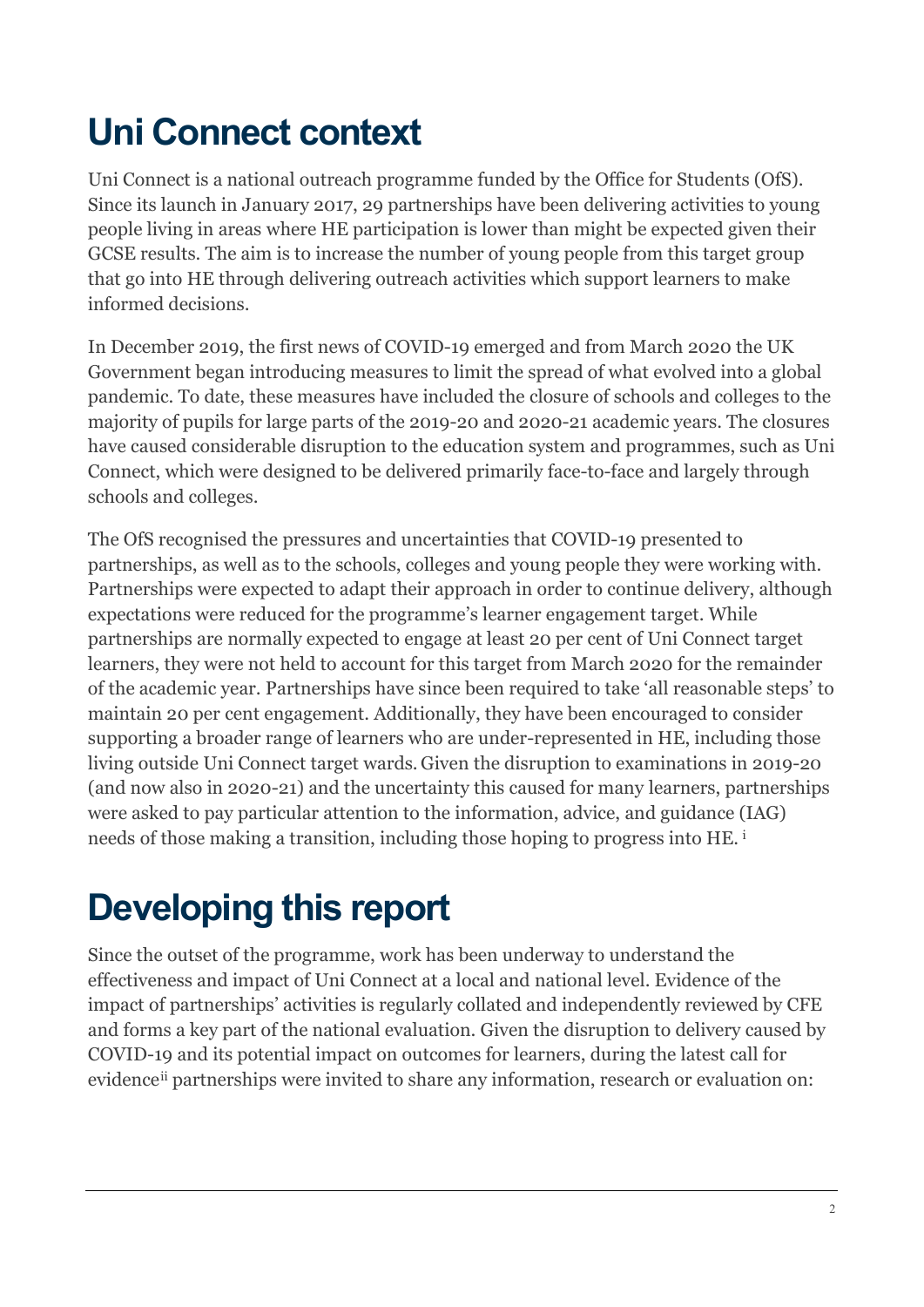- The effects of COVID-19 on approaches to Uni Connect delivery, including how activities have been adapted
- The effectiveness of new interventions or modes of delivery developed in response to the pandemic
- The impact of COVID-19 on learners' lives, education, engagement in Uni Connect, and their attitudes and intentions towards HE.

Eleven partnerships shared sixteen sources of information that describe how they adapted their approaches in response to COVID-19 and guidance from the OfS, some of the challenges they encountered, and the perceived effects on learners. Two of the sources explored the impact of the changes to the delivery of activities on learners based on survey data collected prior to and during the national lockdown. Although the evaluation evidence is limited, it provides some insights into the effectiveness of digital delivery by comparing learner outcomes with those achieved through face-to-face approaches. Details of the information provided by partnerships are in Appendix 1. The remainder of this report summarises the insights from this information.

# **Adapting outreach delivery during COVID-19**

All Uni Connect activity was impacted to some extent by the sudden and unexpected introduction of COVID-19 restrictions, which forced partnerships to pause delivery and consider how they could adapt their offer for the new context. The substantial scale and speed of the changes required to adapt activities for remote delivery presented several initial challenges, including a lack of experience of designing digital interventions, and had time and resource implications. The information provided by partnerships demonstrates that they were able to overcome many of these challenges to continue delivery of some activities, but others had to be cancelled.

Eight partnerships that provided information on the effects of COVID-19 on outreach delivery, report that it was relatively quick and straight forward to adapt information, advice and guidance (IAG) materials, that would have usually been delivered to learners during workshops, so they could be accessed by learners via websites. Practitioners also recorded information sessions for learners to access online in their own time, in addition to delivering virtual sessions on aspects of HE, such as student finance and the application process. In contrast, partnerships that had planned to deliver campus visits cancelled them once the restrictions were imposed because staff did not feel they could offer learners an authentic experience of university life virtually. A previous formative evaluation of Uni Connect[iii](#page-18-2) reports that some partnerships developed the technology to deliver virtual campus tours prior to the pandemic. However, no further evidence on the wider roll-out or impact of this activity was provided.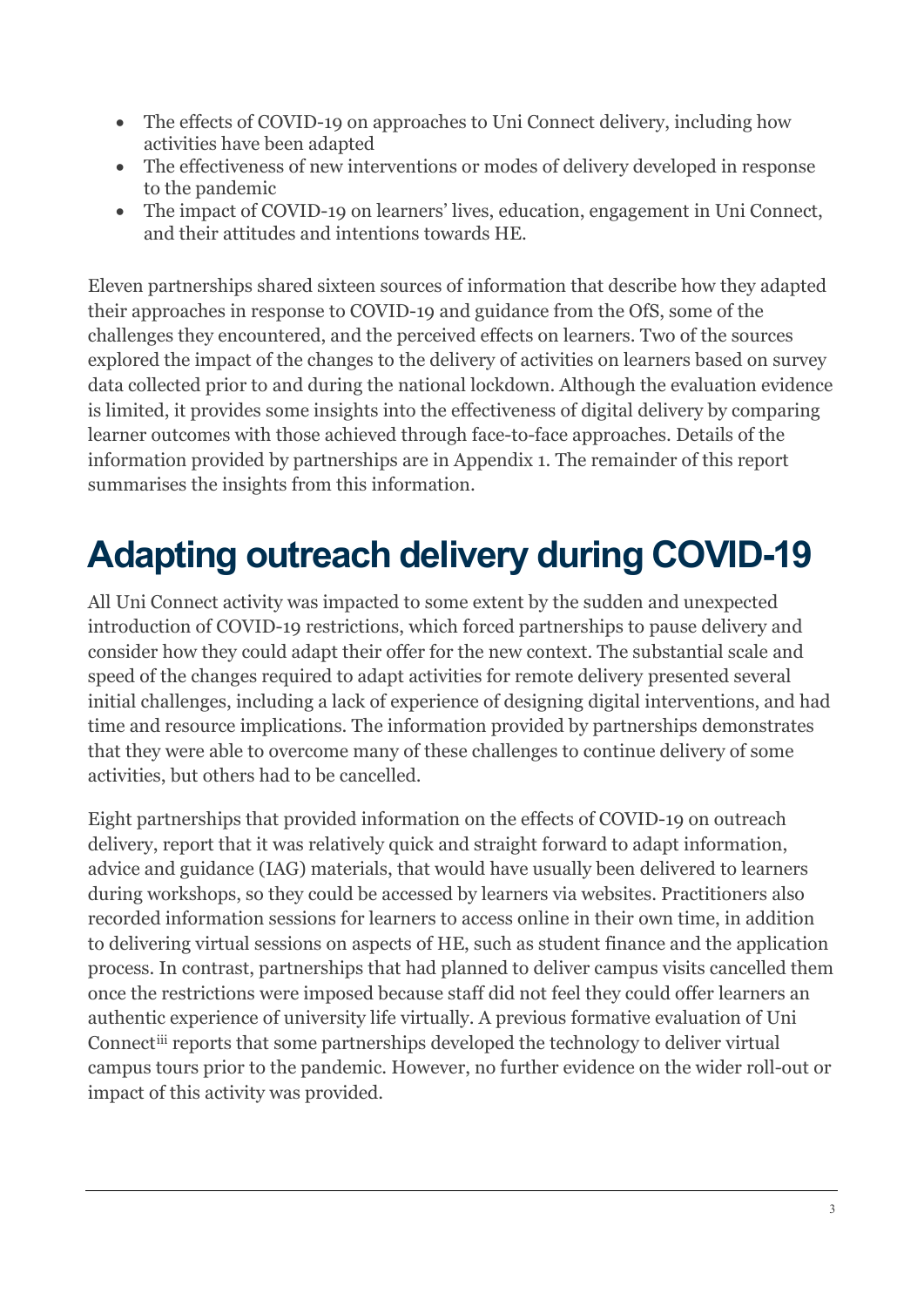Summer schools and residentials also proved more challenging to adapt. All of the partnerships that provided information cancelled these activities, except one which adapted its summer school and delivered it remotely. The virtual summer school mirrored the design of the planned four-day, face-to-face programme and provided a range of live and pre-recorded activities. These included subject tasters, IAG on study options and student finance, and sessions on mental health and wellbeing. It was not feasible to deliver some of the planned activities online, such as sports and an animal handling session, but the partnership was able to replicate some of the planned social activities by hosting virtual movies and quiz nights.

The review suggests that few partnerships developed new interventions specifically in response to the pandemic. Those that did achieved this with support from their partners in local authorities, Local Enterprise Partnerships (LEPs) and careers and training providers. One partnership developed an information and careers guidance strategy in collaboration with their local authority at the specific request of the schools in its region. This was designed to ensure learners had access to personalised guidance in the context of the changes to examinations and HE recruitment. Another worked with school staff to develop and deliver bespoke support sessions.

# **Delivering outreach during COVID-19**

The schools and colleges that partnerships work with have themselves been severely impacted by COVID-19. After they closed, the first priority for teachers was to adapt their own practice and learning resources to enable their young people to continue learning, in the most part, from home. Maintaining the buy-in of teachers to Uni Connect while they were navigating the changes presented a significant challenge for partnerships at first. However, once schools and colleges had adjusted to the new context, partnerships were able to secure their agreement to recommence delivery of Uni Connect activities.

Partnerships' next step was to alter the way they targeted and worked with learners in order to deliver their adapted offer. In response to the OfS's guidance, partnerships sought to broaden the reach of Uni Connect by engaging a wider range of underrepresented groups. The shift to online delivery helped to facilitate this by offering:

• **Accessibility.** Platforms such as Google Classroom, Teams and Zoom enabled partnerships to increase the number of young people who were able to access interventions at any one time and engage learners who may have found it difficult to attend face-to-face. One partnership developed a new virtual learning environment, which enabled outreach staff and teachers to interact with learners, upload content, check learners' work and provide feedback.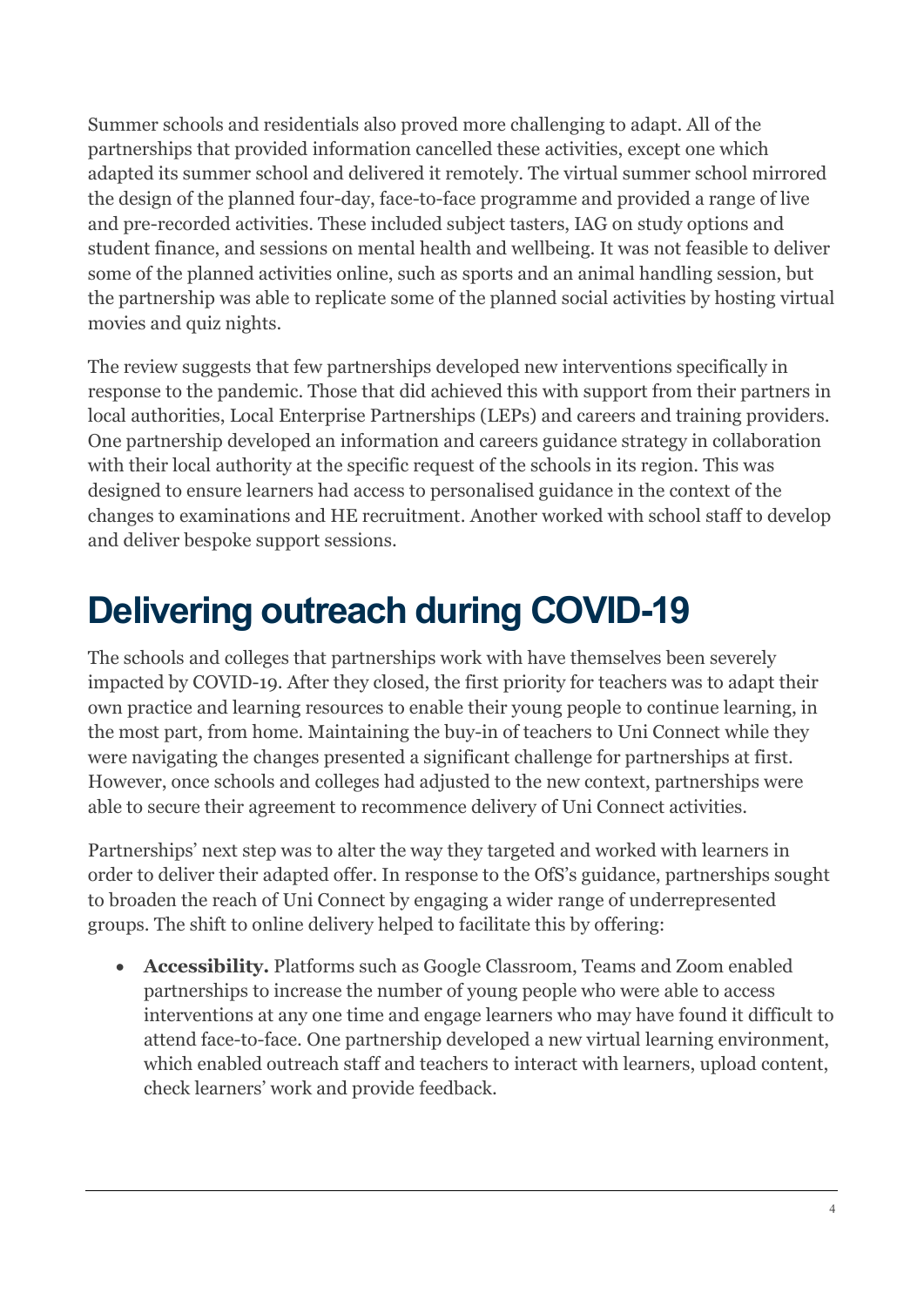- **Flexibility.** Online delivery offers learners the opportunity to engage in materials and pre-recorded sessions at a time that is convenient for them and to select material that is of interest and addresses their particular needs. According to one of the sources, some learners from a target ward found it preferable to engage online because it enabled them to work at their own pace in a less pressured environment.
- **Volume and choice.** The use of online platforms enabled partnerships to increase the volume and range of activities available to learners, when compared with equivalent face-to-face interventions, such as a summer school. This is made possible because online delivery is less time-constrained and allows learners to move between sessions, as well as dip in and out of activities, easily.

As a consequence, three partnerships reported that the number of learners who registered their interest in attending virtual activities was considerably higher than equivalent faceto-face interventions. Although a proportion of learners subsequently dropped out (over a quarter in one instance), overall, attendance was high.

#### **Barriers to engagement**

The information provided by partnerships contained limited data on the learners who engaged in Uni Connect during the pandemic. However, it suggests that a significant number of non-target learners have engaged in some Uni Connect activities over the past 12 months. One partnership reported that just a fifth of learners who attended one of its online sessions met one or more of its widening participation indicators and only 3 per cent were Uni Connect target learners. While the necessary shift to online delivery is perceived to have successfully increased access to outreach activities overall, partnerships' concerns about the level of engagement among target learners are evident from the information provided. According to eight partnerships that gathered interview data from teachers and Uni Connect co-ordinators, disadvantaged learners were less likely to have access to technology (such as laptop, tablet and/or a stable internet connection) to enable them to engage in learning and outreach while home schooling, and this acted as a barrier to access. Prior to funding being made available by the Department for Education for IT equipment, one partnership purchased tablets, laptops and dongles for learners to help overcome this issue.

According to perceptions and observations of teaching and partnership staff, further drawbacks of the online approach that have acted as barriers to engagement for all learners include:

• **Voluntary attendance.** Two partnerships speculate that learners were less likely to engage in outreach because, unlike lessons with their teachers, it was not compulsory for them to attend.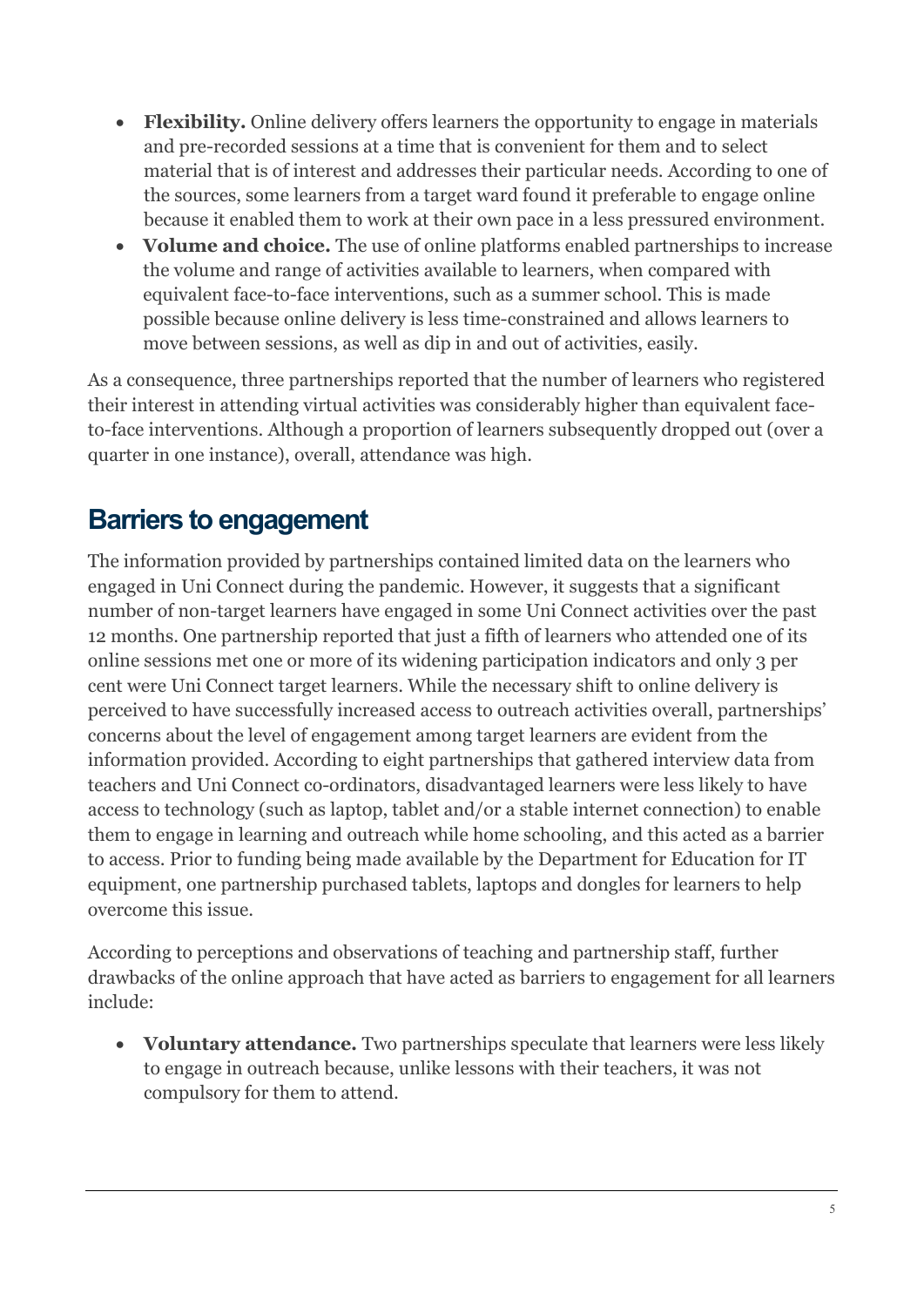- **Digital fatigue.** Learners have been required to spend significant amounts of time on-screen, both attending lessons and completing assignments. Two partnerships perceive that some learners were reluctant to spend further time on-screen in order to engage with Uni Connect.
- **Data protection**. Three partnerships report that staff experienced difficulties gaining access to learners' email addresses and telephone numbers. Consequently, they were unable to contact them to encourage them to engage in online outreach activities.
- **Impersonal approach:** Online delivery is perceived to be more impersonal and less engaging than face-to-face approaches. Often learners are unwilling or unable to switch on their cameras during sessions and facilitators are unable to see the majority of participants while sharing their screen. This makes it more difficult for facilitators to read body language and respond to social cues in order maintain engagement. It is also more challenging to direct individual attention to those who may be struggling to understand or failing to pay attention.

Maintaining the engagement of schools and colleges in Uni Connect now they have reopened is still presenting challenges. Although face-to-face teaching has re-commenced, there is evidence from the review that schools and colleges are de-prioritising outreach activities in order to focus on the core curriculum that learners may have missed or not fully understood while learning from home. Research by one partnership with Uni Connect staff based in schools and colleges suggests that this is especially the case in schools with a high proportion of disadvantaged learners as, given the difficulties they experienced with home learning, they typically have more to catch up on.

Although partnerships are now operating in schools and colleges, according to information submitted by two partnerships, they are often being asked to provide bespoke, one-off activities to meet a specific need (e.g., personalised careers guidance) rather than more sustained and progressive activities that Uni Connect was set up to deliver. Limited time for outreach, coupled with higher rates of pupil absence due to illness and/or the requirement to self-isolate, have led to concerns that some target learners may be missing out. This could have implications for the programme's longer-term outcomes.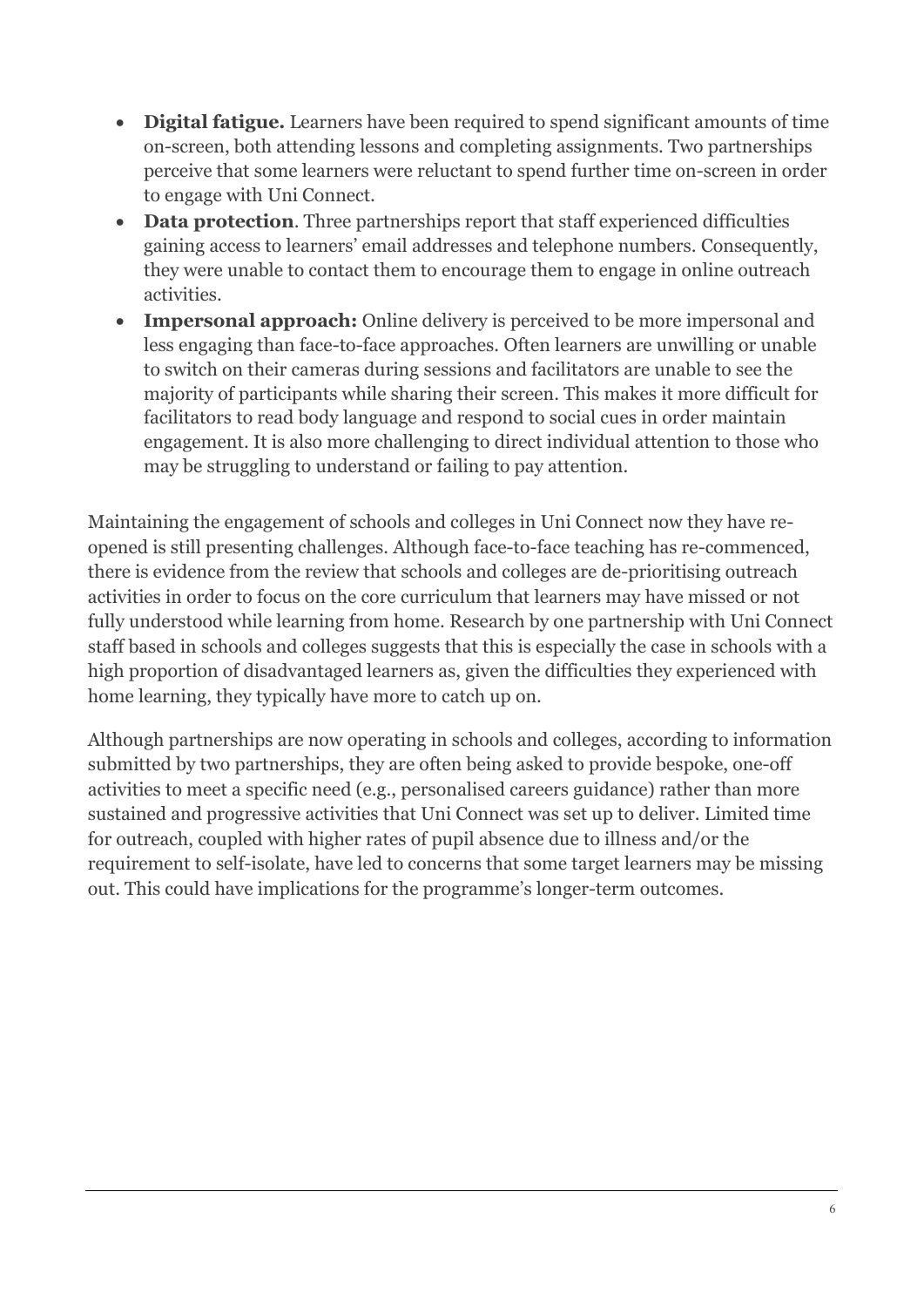#### **Potential impact of COVID-19 on outcomes for learners**

Prior to the pandemic, evidence[iv](#page-18-3) was emerging of the positive impact that outreach activities, such as multi-intervention approaches, mentoring, workshops and masterclasses, and summer schools can have on intermediate outcomes for learners, in particular:

- Increased knowledge of HE and other post-18 options
- Increased confidence to make informed choices about future education
- Increased likelihood of applying to HE.

However, as highlighted above, the delivery of some of these interventions that are shown to be having a positive impact on learner outcomes, particularly summer schools, has been paused in the context of COVID-19, and target learners' engagement in online alternatives that have been delivered has been negatively affected by barriers to access. Concerns have been expressed by partnership staff that these factors could affect learners' ability to make fully informed decisions about HE and have a detrimental impact on rates of progression in the longer term. This is a particular concern among target groups who have been less engaged with the digital offer and who may continue to miss out while they catch up on their core subjects. Research by one partnership suggests that the outcomes from Uni Connect for learners in Years 10 and 11 could be most impacted in this context because, as one school leader pointed out, this is when most preparation for post-16 progression normally takes place.

There are also concerns among the partnerships that shared information that learner outcomes could be affected because, in some instances, online approaches may be less effective than face-to-face methods. Outcomes such as understanding the costs of HE and what student life is like are reported to have decreased following the virtual summer school. This is attributed to the lack of immersion in a real HE setting and limited personal interaction between learners and with HE students and staff. That said, there is also some evidence to indicate that other interventions, such as mentoring and multi-intervention programmes, are associated with positive outcomes, even when they are delivered online. One study reported a 10 per cent increase in the proportion of learners who said they were thinking about applying to HE after engaging in online activities delivered as part of a multi-intervention programme. In addition, evidence submitted by six partnerships in response to the wider call for evidence for the national impact evaluation demonstrates that they have successfully migrated their mentoring programmes to an online approach and achieved equally positive outcomes. [v](#page-18-4) Given the evidence is still relatively limited, it is too early to say whether mode of delivery affects outcomes with any confidence.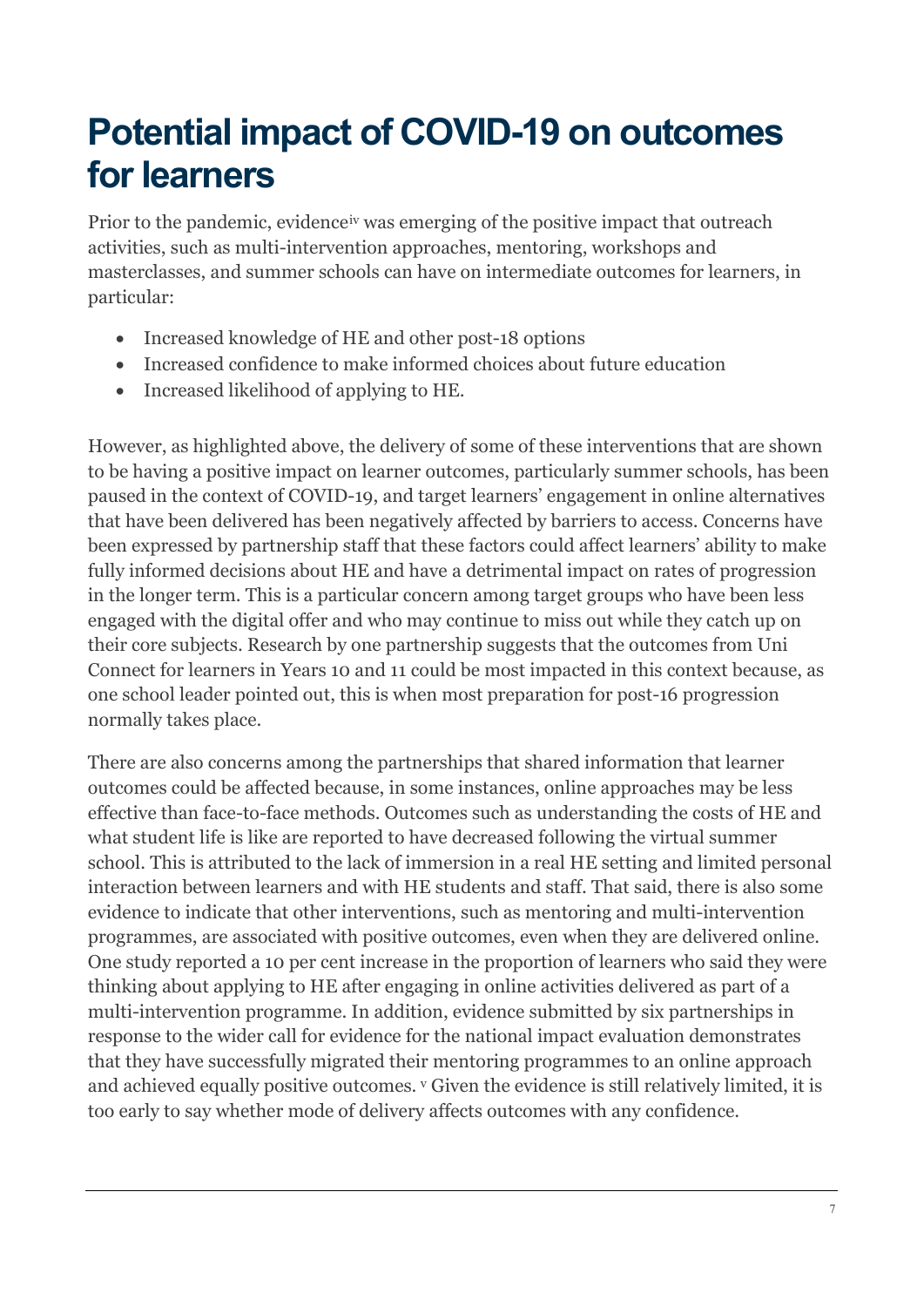Uni Connect is one of a number of factors that can shape and influence a learner's decisions about HE, and level of attainment at Key Stage 4 remains the key predictor of whether a learner will progress in the long term. School closures have impacted all young people, but there are widespread concerns that the existing attainment gap between the least and most advantaged will be exacerbated as a result of the pandemic. [vi](#page-18-5) Research submitted by one Uni Connect partnership identified that family background and school culture had a strong influence on the support learners received during the pandemic, with learners whose parents/carers who were able to work from home typically receiving more support than those with parents/carers who were not. Level of parental/carer support with home learning is subsequently shown to impact learners' attainment and attitudes towards HE.

Given the disruption caused, there is speculation about consequences of the pandemic for HE progression rates, particularly amongst under-represented groups. Some fear it will have a detrimental effect in the context of increased financial pressures and concerns about the quality of the HE experience. However, the latest UCAS data[vii](#page-18-6) demonstrates there has been a significant uptick in applications to HE for 2021-22, particularly among 18-year-olds, suggesting that the current context could be having a positive effect on progression rates.

#### **Challenges and opportunities**

#### **Re-engaging target learners with outreach**

- The focus in schools and colleges on ensuring learners catch up with the core curriculum is likely to continue, limiting the time and opportunities available for outreach. Partnerships may therefore need to consider targeting specific groups and prioritising specific activities in order to reach and engage learners most in need of support.
- To encourage schools and colleges to (re)engage in outreach, partnerships should draw on current evidence to demonstrate how Uni Connect is helping to increase learners' confidence, motivation, subject knowledge and attainment and how it can support schools and colleges in their efforts to ensure learners 'catch up' and achieve their potential.
- Partnerships may also wish to consider how they could work more intensively with younger learners (who missed out on support during the pandemic) in the later stages of their journey to ensure those with the ability and aspirations are supported and encouraged to progress to HE.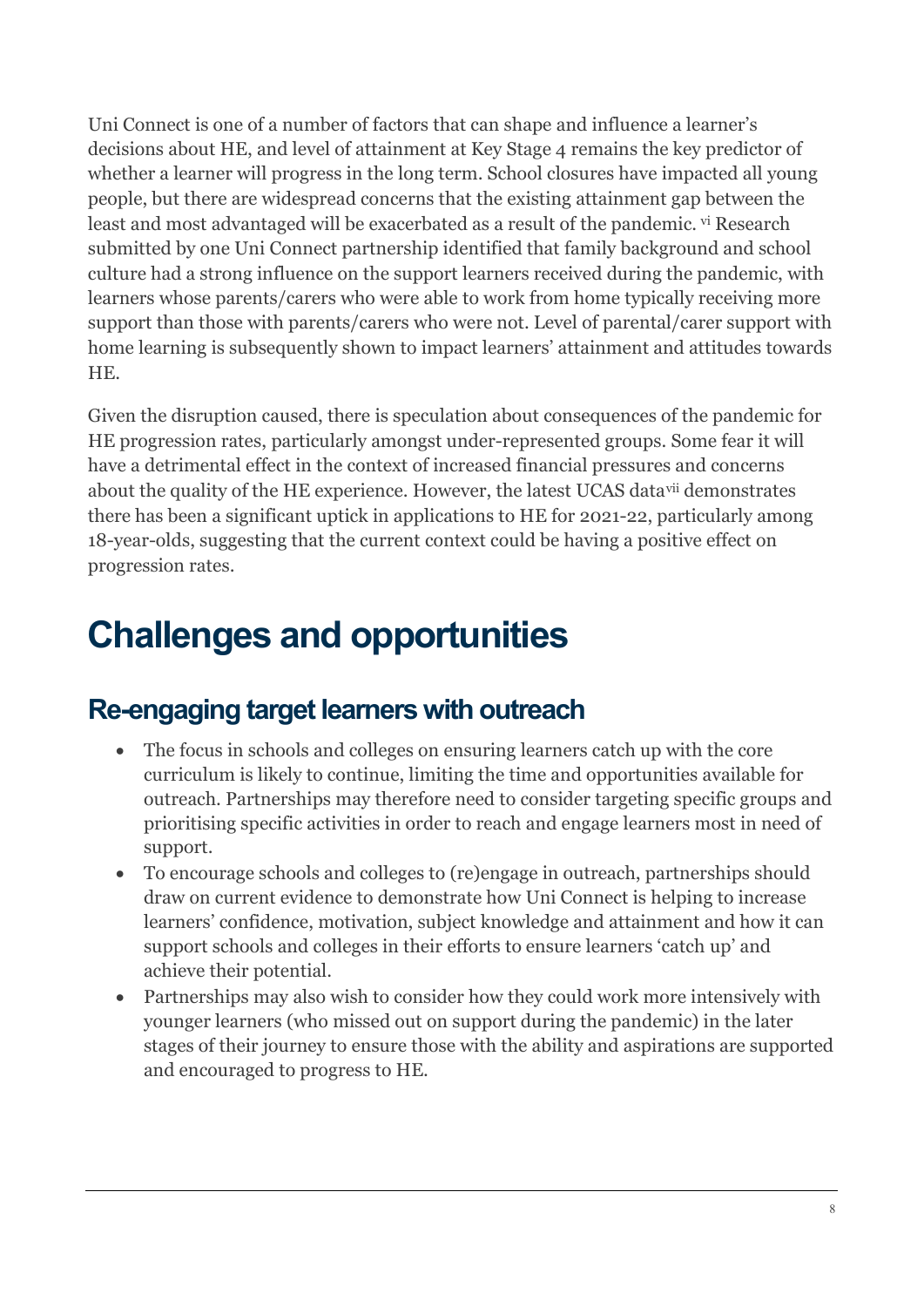#### **Integrating online and face-to-face delivery methods**

- Emerging evidence suggests that there are clear advantages, as well as some draw backs, to delivering outreach online. Through their local evaluations, partnerships should capture learning on the elements of online delivery that work (as well as those that don't) for under-represented groups. Partnerships should also examine whether activities are as effective when delivered online as they are when delivered with face-to-face.
- Insights into the relative strengths of different modes of delivery should be used to inform blended approaches that overcome barrier to access and maximise engagement for under-represented groups.

#### **Understanding the impact of COVID-19 on outcomes for learners**

• It is important to take account of the external context and the ways in which it could be driving learner behaviour when evaluating the impact of Uni Connect at both a local and national level. The impact of COVID-19 on learners' intentions towards HE is being explored through the longitudinal learner survey for the national evaluation. Drawing on this and data on how the wider social, political and economic context is changing post-pandemic will enable Uni Connect partnerships and the OfS to assess the impact of COVID-19 on target learners' progression to HE relative to learners overall in future analyses.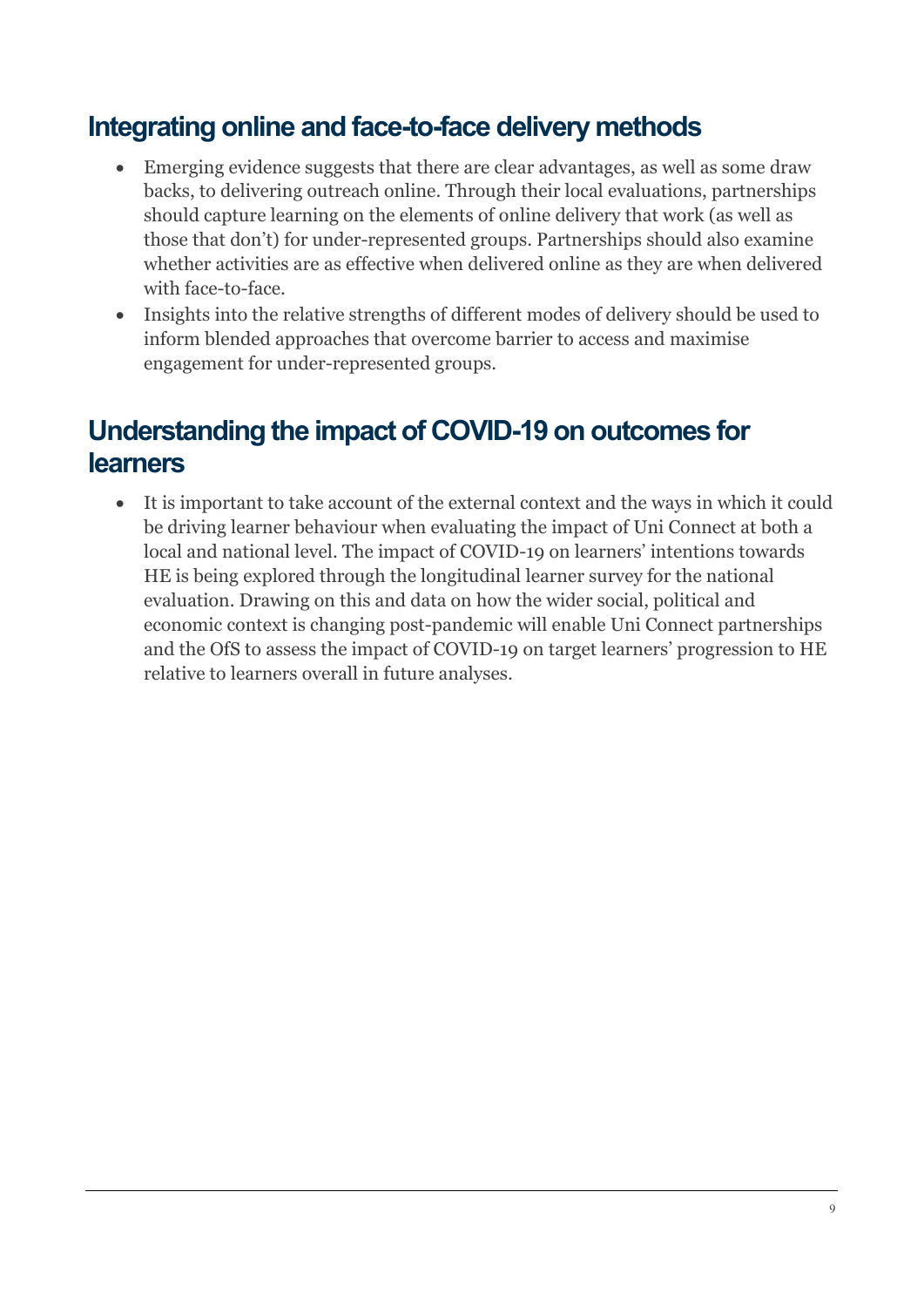#### **APPENDIX 1: SUMMARY OF INFORMATION**

| <b>Overview of material</b>                                                                                                                                                                                                                                                                                                                           | <b>Summary of information</b>                                                                                                                                                                                                                                                                                                                                                                                                                                                                                                                                                                                                                                                                                    |                                                                                                                                                                                                       |                                                                                                                                                                                                                                                                                                                                                                                                                                                                                                                                                                      |
|-------------------------------------------------------------------------------------------------------------------------------------------------------------------------------------------------------------------------------------------------------------------------------------------------------------------------------------------------------|------------------------------------------------------------------------------------------------------------------------------------------------------------------------------------------------------------------------------------------------------------------------------------------------------------------------------------------------------------------------------------------------------------------------------------------------------------------------------------------------------------------------------------------------------------------------------------------------------------------------------------------------------------------------------------------------------------------|-------------------------------------------------------------------------------------------------------------------------------------------------------------------------------------------------------|----------------------------------------------------------------------------------------------------------------------------------------------------------------------------------------------------------------------------------------------------------------------------------------------------------------------------------------------------------------------------------------------------------------------------------------------------------------------------------------------------------------------------------------------------------------------|
| submitted                                                                                                                                                                                                                                                                                                                                             | <b>Learners' attitudes and</b><br>progression to HE                                                                                                                                                                                                                                                                                                                                                                                                                                                                                                                                                                                                                                                              | Learners' engagement with Uni<br><b>Connect</b>                                                                                                                                                       | <b>Programme delivery</b>                                                                                                                                                                                                                                                                                                                                                                                                                                                                                                                                            |
| A draft journal providing<br>insights from secondary school<br>teachers leading on Uni<br>Connect into the challenges<br>schools faced in delivering HE<br>outreach to their students<br>during the pandemic. Semi-<br>structured interviews were<br>conducted with six staff over a<br>12-month period between<br>October 2019 and November<br>2020. | While all school staff felt it<br>was too early to assess the<br>full impact of COVID-19 on<br>students' intentions towards<br>HE, some reported that some<br>students were worried about<br>what going to university in<br>2020 would look like and had<br>financial concerns. Online<br>material was produced to<br>allay their worries.<br>The school staff perceived<br>that the impact of the<br>pandemic would be greater in<br>schools where fewer students<br>typically progress to HE<br>rather than in schools where<br>a culture of HE progression<br>already exists and where<br>students already have the<br>social and cultural capital<br>required to successfully apply<br>and transition to HE. | Concerns were expressed about the<br>impact of COVID-19 on the level of<br>engagement of Year 10 learners in<br>Uni Connect and the subsequent<br>impact this could have on<br>intermediate outcomes. | The first national lockdown meant in-<br>person delivery was not possible and all<br>external activities such as campus visits,<br>taster days and summer schools were<br>cancelled. During this time, the<br>partnership launched its online learning<br>platform, making several activities,<br>including study skills workshops,<br>available online.<br>Outreach has largely been forced to take<br>a back seat while schools concentrate on<br>making up for learning lost during the<br>school closures and focus on keeping<br>students and staff COVID-safe. |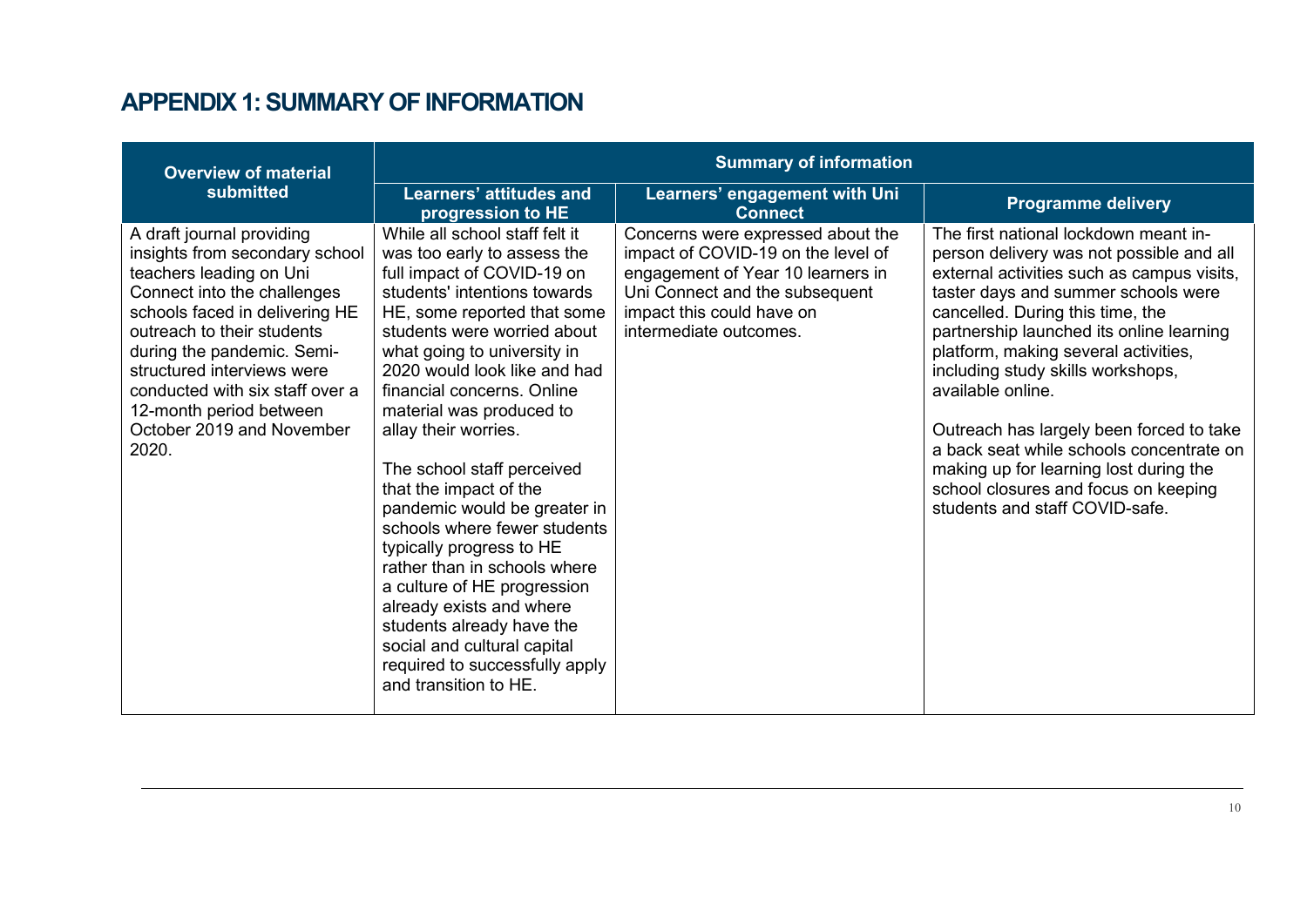| <b>Overview of material</b>                                                                                                                                                                                                                                                                         | <b>Summary of information</b>                                                                                                                                                                                                                                                                                                                                                                                                                                           |                                                                                                                                                                                                                                                                                                                                                                                                                                                                                                                                      |                                                                                                                                                                                                                                                                                                                                                                                                                                                                                                                                                                                |  |
|-----------------------------------------------------------------------------------------------------------------------------------------------------------------------------------------------------------------------------------------------------------------------------------------------------|-------------------------------------------------------------------------------------------------------------------------------------------------------------------------------------------------------------------------------------------------------------------------------------------------------------------------------------------------------------------------------------------------------------------------------------------------------------------------|--------------------------------------------------------------------------------------------------------------------------------------------------------------------------------------------------------------------------------------------------------------------------------------------------------------------------------------------------------------------------------------------------------------------------------------------------------------------------------------------------------------------------------------|--------------------------------------------------------------------------------------------------------------------------------------------------------------------------------------------------------------------------------------------------------------------------------------------------------------------------------------------------------------------------------------------------------------------------------------------------------------------------------------------------------------------------------------------------------------------------------|--|
| submitted                                                                                                                                                                                                                                                                                           | Learners' attitudes and<br>progression to HE                                                                                                                                                                                                                                                                                                                                                                                                                            | Learners' engagement with Uni<br><b>Connect</b>                                                                                                                                                                                                                                                                                                                                                                                                                                                                                      | <b>Programme delivery</b>                                                                                                                                                                                                                                                                                                                                                                                                                                                                                                                                                      |  |
| A report providing an overview<br>of teachers' views on the role<br>of outreach activities during<br>the COVID-19 pandemic.<br>Interviews were conducted<br>with 21 teaching professionals<br>who acted as their institution's<br>key contact for the Uni<br>Connect partnership in<br>summer 2020. | Interviewees felt that those<br>from less advantaged<br>backgrounds faced greater<br>challenges in the context of<br>the pandemic and had less<br>access to outreach activities.<br>Their learners had expressed<br>more doubts about the value<br>of HE given increasing levels<br>of youth unemployment.<br>There was also an increased<br>need to seek employment to<br>support families where the<br>main income earners had lost<br>their jobs or been furloughed. | Some Uni connect learners could not<br>access outreach activities due to a<br>lack of technical equipment.<br>Staff anticipate challenges targeting<br>learners from the Uni Connect cohort<br>when the new school and college year<br>starts. Partnerships will need to work<br>with the groups (bubbles) that young<br>people have been assigned to, which<br>will contain a mix of Uni Connect and<br>non-target learners. The partnership<br>anticipated that it would need to<br>modify its targeting<br>approach/requirements. | The teachers interviewed praised the<br>partnership for its effective<br>communication and the speed with which<br>it developed new online resources.<br>These resources ranged from subject-<br>based guides to information on routes<br>into HE and advice on student budgeting.<br>Online resources were perceived to be<br>effective because of the personal and<br>relatable nature of the video materials,<br>the accessibility of the language, and the<br>opportunity presented to share and<br>engage with parents, including via email<br>and school Facebook pages. |  |
| A report that provides an<br>overview of activity feedback<br>data collected during the<br>COVID-19 lockdown period.                                                                                                                                                                                | Data showed an Increase in<br>intentions to go to university<br>(from 51% to 57%), a<br>decrease in the proportion of<br>learners who were "not sure"<br>about what to do after<br>school/college (from 30% to<br>22%), and an increase in the<br>proportion of those "thinking<br>about applying" to HE (from<br>74% to 84%).                                                                                                                                          | By the end of July 2020, there had<br>been over 4,700 unique views of<br>online resources. However, not<br>everyone who viewed an activity<br>started and completed the activity<br>they viewed.                                                                                                                                                                                                                                                                                                                                     | IAG materials were uploaded onto the<br>partnership website. Learner feedback<br>on activities was positive: 92% reported<br>the activity was good or excellent, with<br>72% agreeing to using the information<br>from the activity in the future. However,<br>some learners noted links did not work<br>and the website would often crash.                                                                                                                                                                                                                                    |  |
| A summary outlining the way<br>in which the partnership<br>adapted their summer school<br>delivery during the pandemic.                                                                                                                                                                             | Participants in the virtual<br>summer school reported<br>better outcomes in relation to<br>knowledge and attitudes                                                                                                                                                                                                                                                                                                                                                      | The summer school was delivered to<br>a greater number of learners overall<br>than would have been possible on                                                                                                                                                                                                                                                                                                                                                                                                                       | The partnership adapted their summer<br>school from a residential campus-based<br>activity to a virtual event delivered online.<br>The virtual summer school offered                                                                                                                                                                                                                                                                                                                                                                                                           |  |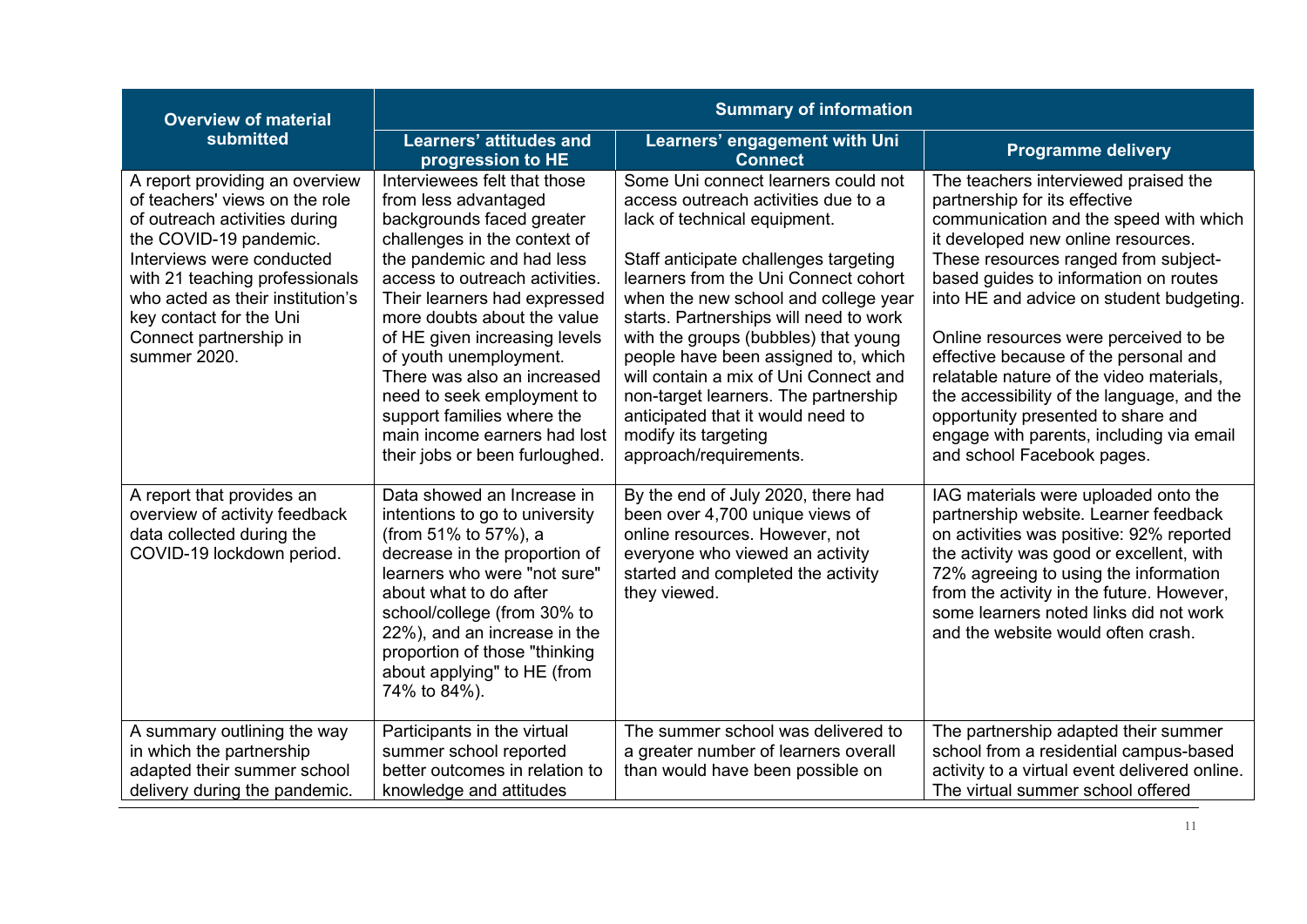| <b>Overview of material</b>                                                                       | <b>Summary of information</b>                                                                                                                                                                                                                                                        |                                                                                                                                                                                                                                                                                                                                  |                                                                                                                                                                                                                                                                                                                                                                                                                                                                                                                                                                                                                                                                                                                                                                                                                                                                                                                              |  |
|---------------------------------------------------------------------------------------------------|--------------------------------------------------------------------------------------------------------------------------------------------------------------------------------------------------------------------------------------------------------------------------------------|----------------------------------------------------------------------------------------------------------------------------------------------------------------------------------------------------------------------------------------------------------------------------------------------------------------------------------|------------------------------------------------------------------------------------------------------------------------------------------------------------------------------------------------------------------------------------------------------------------------------------------------------------------------------------------------------------------------------------------------------------------------------------------------------------------------------------------------------------------------------------------------------------------------------------------------------------------------------------------------------------------------------------------------------------------------------------------------------------------------------------------------------------------------------------------------------------------------------------------------------------------------------|--|
| submitted                                                                                         | Learners' attitudes and<br>progression to HE                                                                                                                                                                                                                                         | Learners' engagement with Uni<br><b>Connect</b>                                                                                                                                                                                                                                                                                  | <b>Programme delivery</b>                                                                                                                                                                                                                                                                                                                                                                                                                                                                                                                                                                                                                                                                                                                                                                                                                                                                                                    |  |
| Using programme surveys,<br>comparisons are made<br>between online and face-to-<br>face delivery. | towards HE than participants<br>in the on-campus summer<br>school in 2019. The 2019<br>cohort reported better<br>outcomes in relation to<br>knowledge of the costs of HE<br>and what student life is like<br>than the 2020 cohort that<br>took part in the virtual<br>summer school. | campus, but many did not engage<br>with the whole programme.<br>Approximately 50% of learners who<br>signed up for the residential summer<br>school chose to attend the virtual<br>summer school.<br>Fewer Uni Connect target learners<br>participated in the virtual summer<br>school compared with the planned<br>residential. | learners more choice in the sessions<br>they could attend.<br>Opinions about the mode of delivery<br>were divided. Around half of learners felt<br>that the online experience was not as<br>good as face-to-face delivery and were<br>less engaged as a result. The other half<br>preferred online delivery or perceived it<br>to be equally as good as face-to-face.<br>Learners were not able to be seen or<br>heard as they were not willing or able to<br>use their cameras or microphones. The<br>experience was not as interactive as it<br>would have been if it had been delivered<br>in-person.<br>The benefits of attending and staying at a<br>university campus could not be fully<br>replicated for learners. However, the<br>virtual summer school was more<br>accessible to learners who would not<br>want to, or be able to, attend a residential<br>school for financial, emotional or cultural<br>reasons. |  |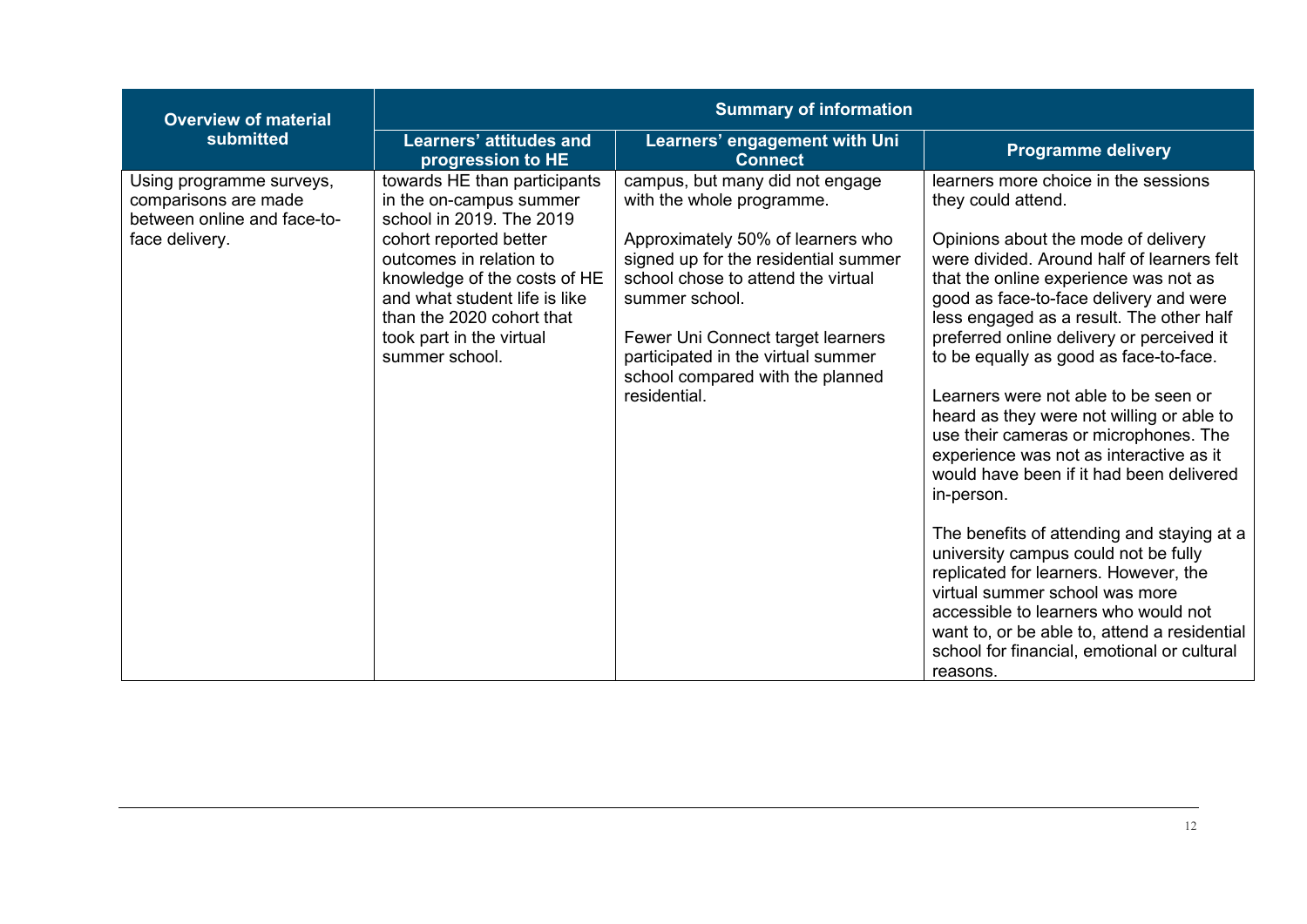| <b>Overview of material</b>                                                                                                                                                                                                                                     | <b>Summary of information</b>                                                                                                                                                                                                                                                                                                                                                                                                                                                                               |                                                                                                                                                                                                                                                                                                                                 |                                                                                                                                                                             |
|-----------------------------------------------------------------------------------------------------------------------------------------------------------------------------------------------------------------------------------------------------------------|-------------------------------------------------------------------------------------------------------------------------------------------------------------------------------------------------------------------------------------------------------------------------------------------------------------------------------------------------------------------------------------------------------------------------------------------------------------------------------------------------------------|---------------------------------------------------------------------------------------------------------------------------------------------------------------------------------------------------------------------------------------------------------------------------------------------------------------------------------|-----------------------------------------------------------------------------------------------------------------------------------------------------------------------------|
| submitted                                                                                                                                                                                                                                                       | Learners' attitudes and<br>progression to HE                                                                                                                                                                                                                                                                                                                                                                                                                                                                | Learners' engagement with Uni<br><b>Connect</b>                                                                                                                                                                                                                                                                                 | <b>Programme delivery</b>                                                                                                                                                   |
| A summary report on the<br>findings of a survey with<br>schools/colleges involved in<br>Uni Connect to gain further<br>information and insights on<br>how schools were operating<br>during the lockdown period,<br>with 29 responses received in<br>April 2020. | Staff reported that they were<br>concerned about learners'<br>exam results, applications to<br>and progression to HE.<br>Learners have missed out on<br>the wealth of information they<br>would normally receive in the<br>final weeks of school,<br>including what to do if they<br>have changed their mind<br>about what they want to do<br>next. Concerns expressed<br>about Year 11 learners<br>missing out on the reminders<br>and support they get with<br>their applications for post-16<br>options. | 79% cited lack of IT<br>equipment/access to internet as a<br>barrier to learning. Respondents also<br>commented on a lack of motivation,<br>parental support, and a lack of home<br>study space for students. Some<br>schools/colleges responded by<br>providing printed packs for students<br>and IT equipment where possible. | No information on programme delivery.                                                                                                                                       |
| A report illustrating the results<br>of a survey of students who<br>had participated in a mentoring<br>programme. Eight out of 10<br>students completed the<br>survey.                                                                                          | All eight students reported<br>that the mentoring had<br>helped them to explore their<br>future options, understand<br>more about HE and<br>understand more about jobs<br>and careers.                                                                                                                                                                                                                                                                                                                      | Due to constraints the intervention<br>had to be cancelled. There is no<br>further information on these<br>constraints.                                                                                                                                                                                                         | Students wanted more mentoring<br>sessions but due to constraints on both<br>sides they were not feasible. The mentor<br>continued to provide resources to the<br>students. |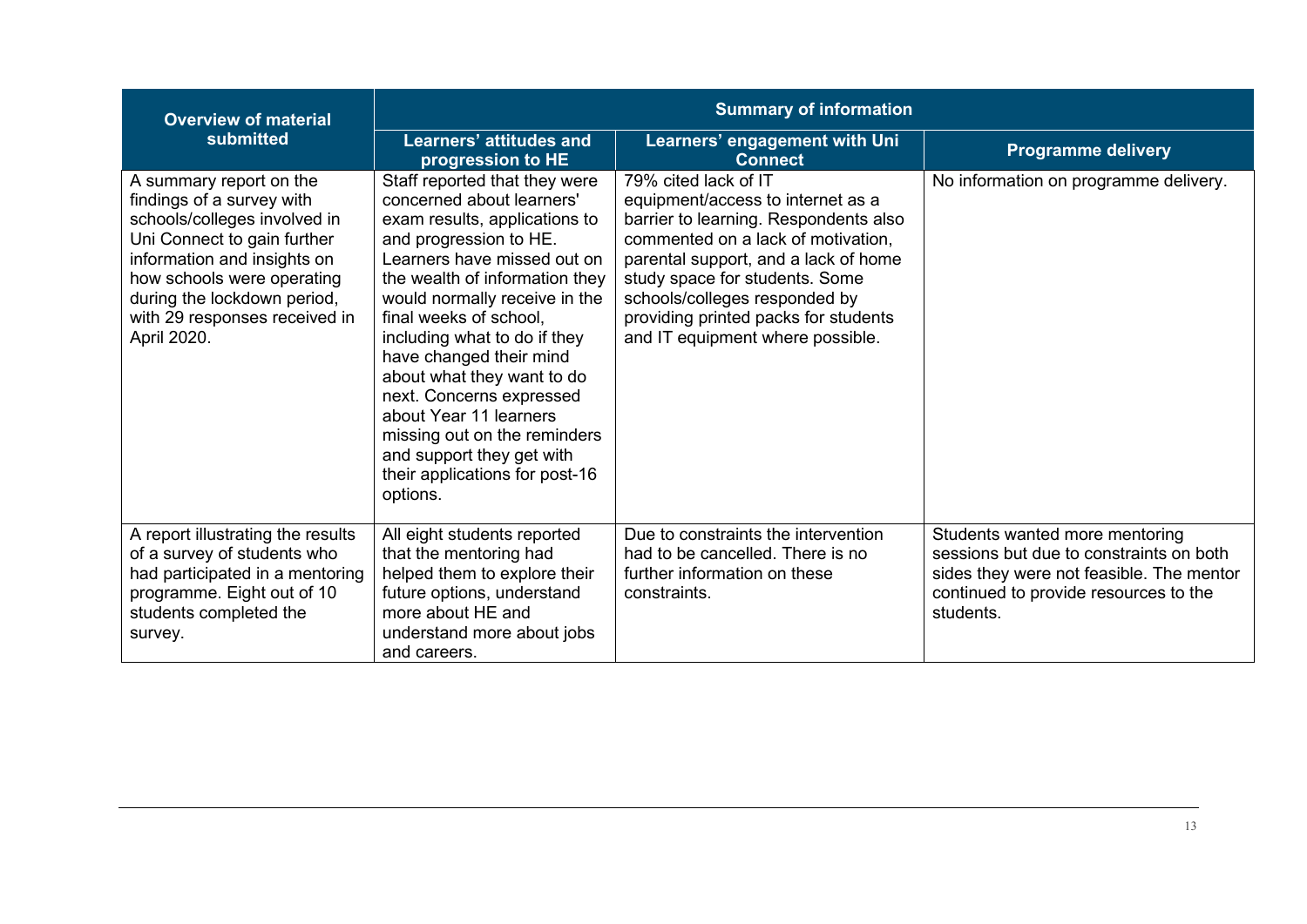| <b>Overview of material</b>                                                                                                                                                                                                                                                                                     | <b>Summary of information</b>                                                                                                                                                                                                                                                                                                                          |                                                                                                                                                                                                                                         |                                                                                                                                                                                                      |
|-----------------------------------------------------------------------------------------------------------------------------------------------------------------------------------------------------------------------------------------------------------------------------------------------------------------|--------------------------------------------------------------------------------------------------------------------------------------------------------------------------------------------------------------------------------------------------------------------------------------------------------------------------------------------------------|-----------------------------------------------------------------------------------------------------------------------------------------------------------------------------------------------------------------------------------------|------------------------------------------------------------------------------------------------------------------------------------------------------------------------------------------------------|
| submitted                                                                                                                                                                                                                                                                                                       | <b>Learners' attitudes and</b><br>progression to HE                                                                                                                                                                                                                                                                                                    | Learners' engagement with Uni<br><b>Connect</b>                                                                                                                                                                                         | <b>Programme delivery</b>                                                                                                                                                                            |
| A report summarising an<br>evaluation of a virtual<br>residential event. Data is<br>drawn from a survey of eight<br>students.                                                                                                                                                                                   | The aim of the residential<br>was to increase students'<br>confidence and knowledge<br>about future careers. Two<br>more (out of eight) students<br>said they now intended to go<br>to HE after the activity. All<br>eight said they could imagine<br>themselves going to<br>university, and all said they<br>understood how it could<br>benefit them. | Participation decreased as a result of<br>moving the activity online $-45$<br>students signed up to take part in the<br>residential but approximately half<br>dropped out when it moved to a virtual<br>format (22 students took part). | The partnership set up an online<br>mentoring platform so students could<br>liaise with a student ambassador from<br>the university. This was to encourage<br>students to socialise with each other. |
| A report on the findings from a<br>focus group with college<br>learners in summer 2020 who<br>were engaged in targeted<br>activity during the pandemic.<br>Learners were asked to reflect<br>on their experiences and<br>consider the impact the<br>lockdown may have had on<br>their studies and their future. | One learner said that they felt<br>less pressure since studying<br>from home, which allowed<br>more time to consider<br>options. They subsequently<br>made the decision to go to<br>HE.                                                                                                                                                                | Not explored in the report.                                                                                                                                                                                                             | Studying at home was a challenge for<br>learners, who highlighted issues with<br>access to resources and the lack of a<br>conducive environment to study in.                                         |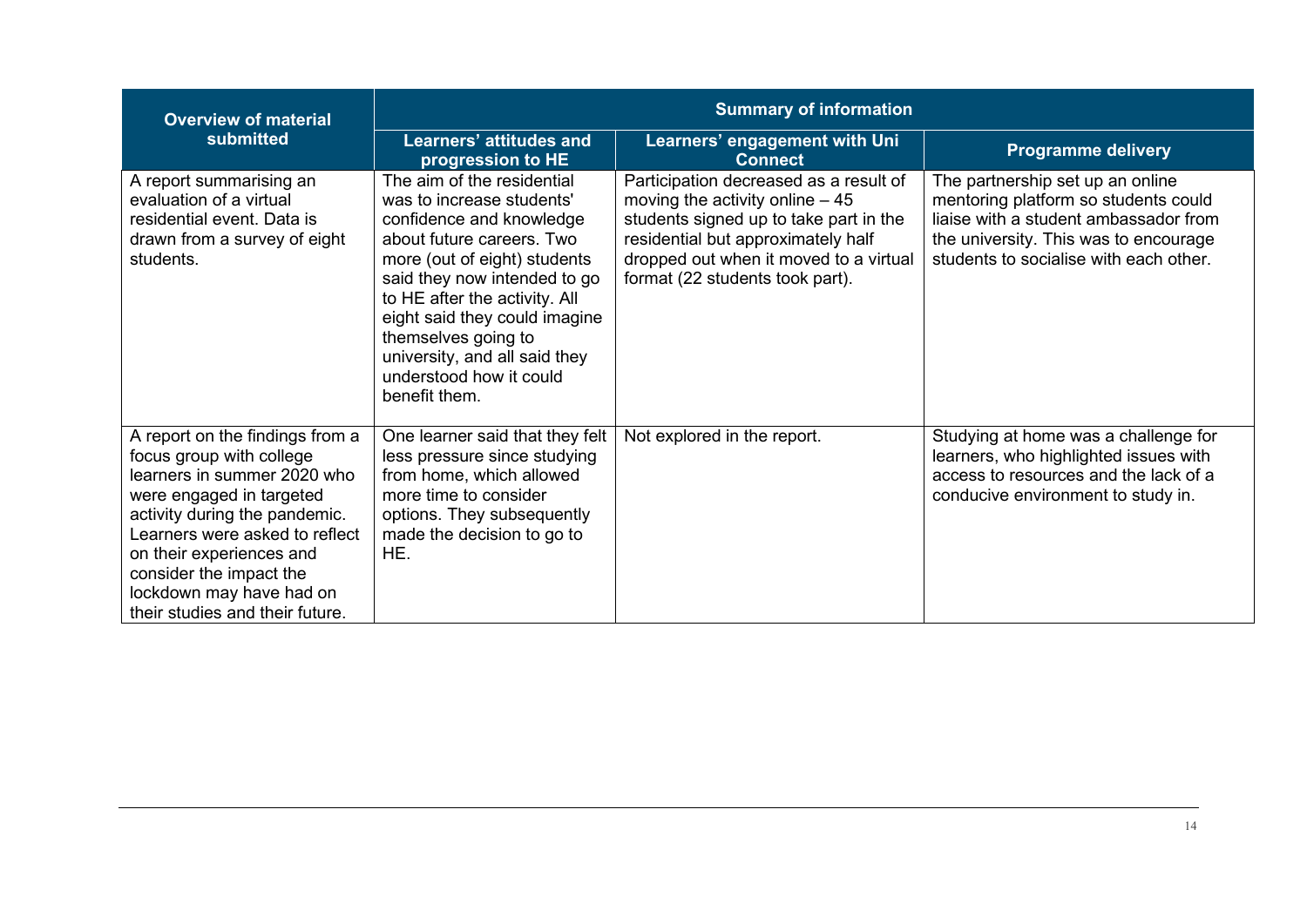| <b>Overview of material</b>                                                                                                                                                                                                                                                                                                                                                    | <b>Summary of information</b>                                                                                                                                                                                                                                                                                                                                                                                                                                                        |                                                                                                                                                                                        |                                                                                                                                                                                                                                      |
|--------------------------------------------------------------------------------------------------------------------------------------------------------------------------------------------------------------------------------------------------------------------------------------------------------------------------------------------------------------------------------|--------------------------------------------------------------------------------------------------------------------------------------------------------------------------------------------------------------------------------------------------------------------------------------------------------------------------------------------------------------------------------------------------------------------------------------------------------------------------------------|----------------------------------------------------------------------------------------------------------------------------------------------------------------------------------------|--------------------------------------------------------------------------------------------------------------------------------------------------------------------------------------------------------------------------------------|
| submitted                                                                                                                                                                                                                                                                                                                                                                      | <b>Learners' attitudes and</b><br>progression to HE                                                                                                                                                                                                                                                                                                                                                                                                                                  | Learners' engagement with Uni<br><b>Connect</b>                                                                                                                                        | <b>Programme delivery</b>                                                                                                                                                                                                            |
| A report focusing on parental<br>assets and influence on young<br>people's decision-making:<br>engaging 'hard to reach'<br>parents. The report draws on<br>information from a literature<br>review and interviews. There is<br>a section on the challenges<br>experienced by parents when<br>supporting their children during<br>COVID-19.                                     | Family background and<br>school culture are two factors<br>impacting on the support<br>young people received during<br>the pandemic and which<br>subsequently influenced<br>attitudes towards HE.<br>Parental occupation<br>influenced whether they were<br>present at home and could<br>support home learning.<br>Parents praised schools for<br>providing online resources<br>(virtual career fairs) that<br>supported their children with<br>decision-making about the<br>future. | Not explored in the report.                                                                                                                                                            | Parents reported that COVID-19 had<br>caused additional difficulties for them and<br>their children, particularly the lack of<br>technological equipment and additional<br>teaching support they would ordinarily<br>have access to. |
| Formative research into<br>barriers to engagement in<br>education following the start of<br>the pandemic. The research<br>captured learners' views on<br>virtual learning in the broadest<br>sense and did not focus on<br>engagement in Uni Connect<br>interventions specifically. It<br>was used to inform the<br>development of Uni Connect<br>interventions in the future. | Lockdown and home learning<br>have had a negative effect<br>and impacted the future<br>choices of many young<br>people. Slightly fewer young<br>people wanted to go to<br>university, down 6% from<br>59% to 53%. There was a<br>similar story for sixth forms,<br>down 3% from 54% to 51%.<br>The biggest barrier that                                                                                                                                                              | Students marginally preferred work<br>being emailed to them than virtual<br>lessons; 79% said virtual lessons<br>worked 'to some extent' for them<br>compared to 85% for emailed work. | No information on programme delivery.                                                                                                                                                                                                |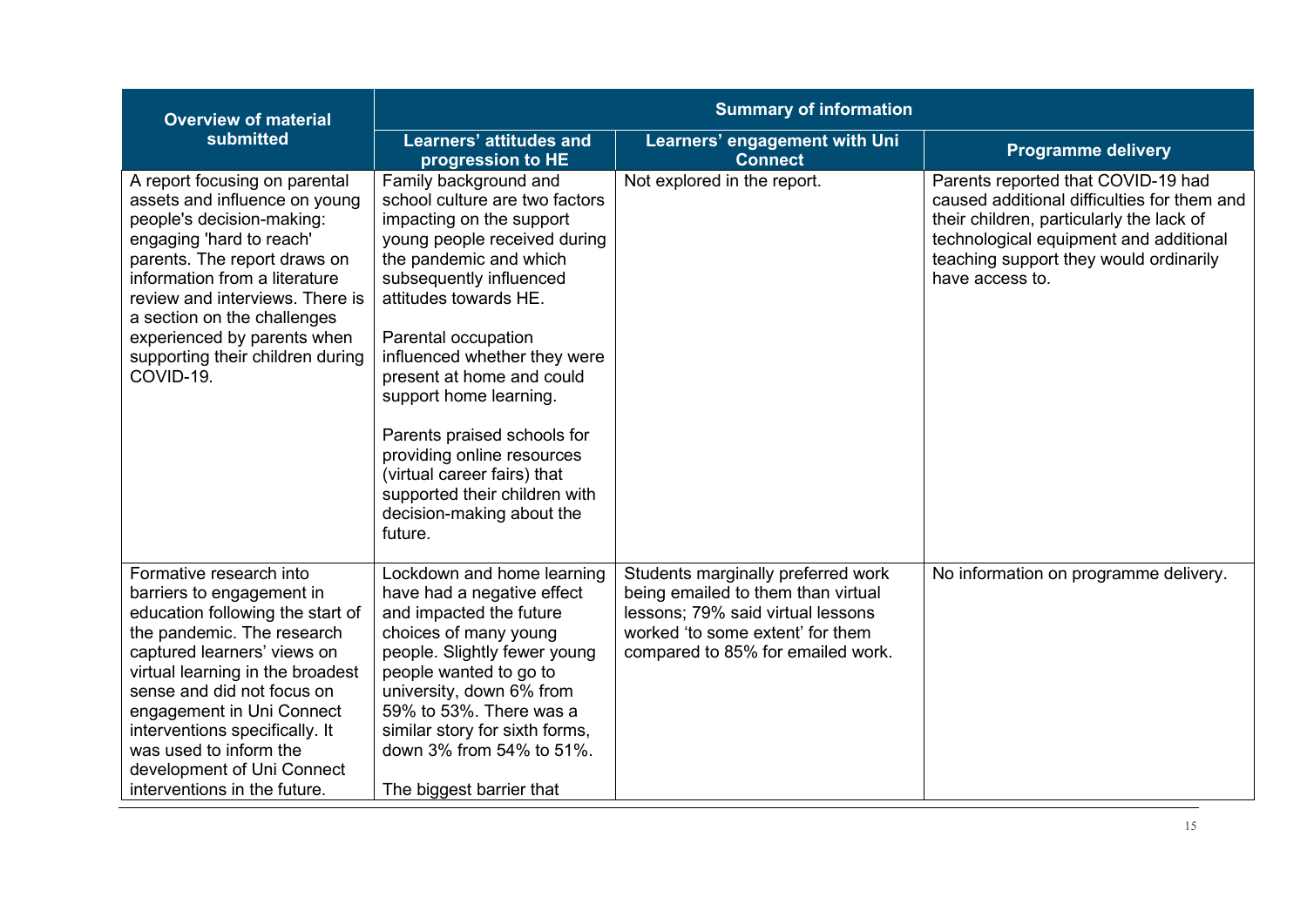| <b>Overview of material</b>                                                                                                                                                                                                                                                                                                                                            | <b>Summary of information</b>                                                                                                                     |                                                                                                                                                     |                                                                                                                                                                                                                                    |  |
|------------------------------------------------------------------------------------------------------------------------------------------------------------------------------------------------------------------------------------------------------------------------------------------------------------------------------------------------------------------------|---------------------------------------------------------------------------------------------------------------------------------------------------|-----------------------------------------------------------------------------------------------------------------------------------------------------|------------------------------------------------------------------------------------------------------------------------------------------------------------------------------------------------------------------------------------|--|
| submitted                                                                                                                                                                                                                                                                                                                                                              | <b>Learners' attitudes and</b><br>progression to HE                                                                                               | Learners' engagement with Uni<br><b>Connect</b>                                                                                                     | <b>Programme delivery</b>                                                                                                                                                                                                          |  |
| Data from a longitudinal survey<br>(began in 2012) completed by<br>1263 young people in the area<br>is summarised.                                                                                                                                                                                                                                                     | young people faced in<br>planning their education was<br>not knowing what<br>opportunities were available<br>(61%) followed by cost<br>$(41\%)$ . |                                                                                                                                                     |                                                                                                                                                                                                                                    |  |
| A report providing an overview<br>of activity delivered in year 3<br>(2019-20) of the Uni Connect<br>programme that was used as<br>part of the end of year<br>monitoring report in September<br>2020. It provides contextual<br>information along with a<br>summary of the successes and<br>challenges of the programme,<br>and the impact of COVID-19<br>on delivery. | Not explored in the report<br>received.                                                                                                           | Accessing learners virtually was<br>challenging and as a result targets for<br>engagement have been impacted on<br>two of seven projects delivered. | Most interventions have continued,<br>enabled by online platforms such as<br>Teams, Zoom and a virtual learning<br>environment. However, for some<br>projects, navigating GDPR and<br>safeguarding regulations was<br>challenging. |  |
| A short paper based on a rapid<br>response analysis of<br>participant data exploring<br>whether Uni Connect learners<br>have consistent and<br>appropriate access to internet.<br>Analysis was conducted via<br>ONS datasets on a) Internet<br>users 2019 and b) household<br>internet access.                                                                         | Not explored in the report.                                                                                                                       | A third of learners who have engaged<br>in the partnership's activities have<br>limited access to the internet.                                     | No information on programme delivery.                                                                                                                                                                                              |  |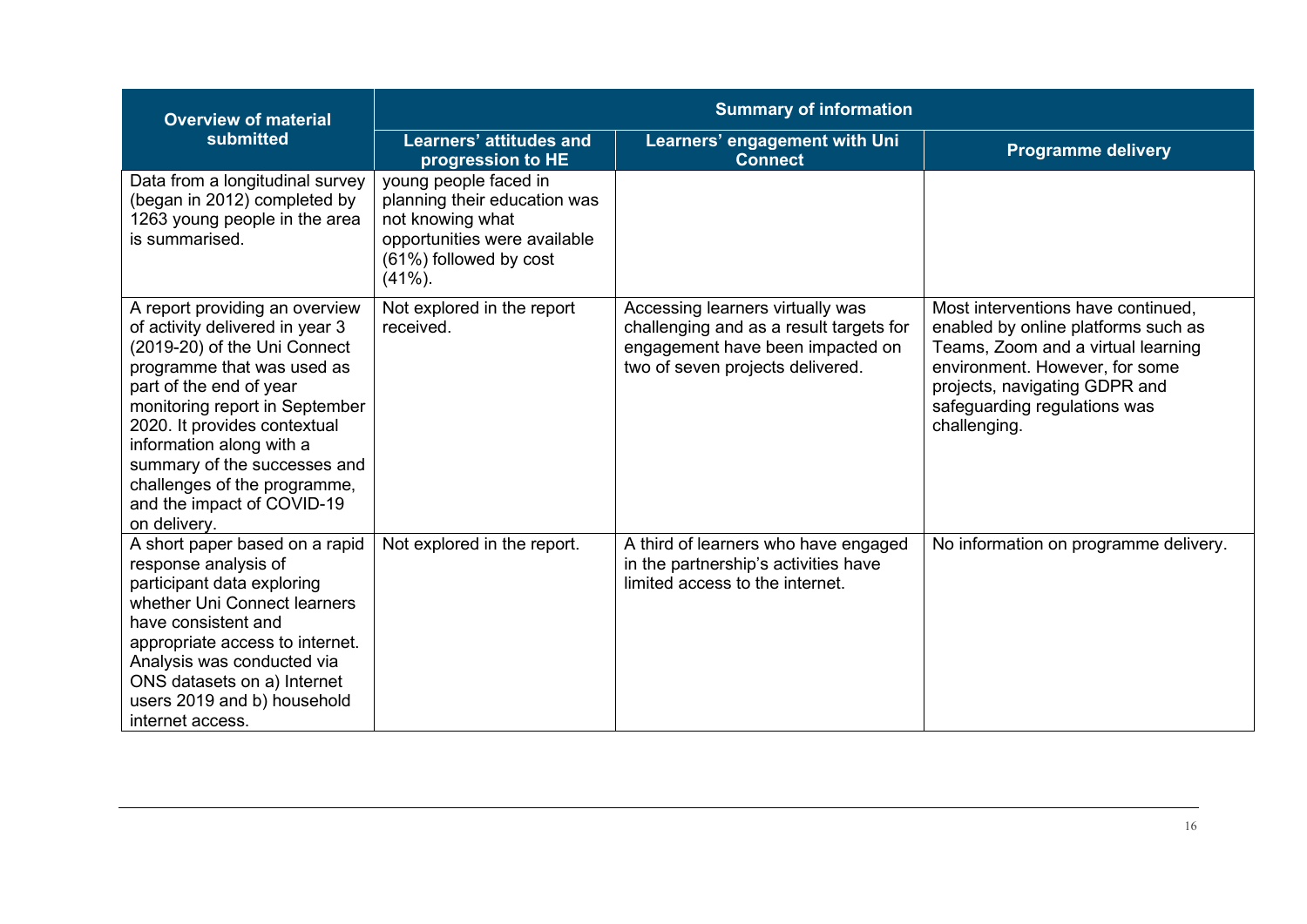| <b>Overview of material</b>                                                                                                                                                                                                                                                                                             | <b>Summary of information</b>                                                                                                                                                                                                                                                                                                                                                              |                                                                                                                                                                                                                                                                                                                                                                                                                                                                                                  |                                                                                                                                                                                                                                                                                                                                                                                                           |
|-------------------------------------------------------------------------------------------------------------------------------------------------------------------------------------------------------------------------------------------------------------------------------------------------------------------------|--------------------------------------------------------------------------------------------------------------------------------------------------------------------------------------------------------------------------------------------------------------------------------------------------------------------------------------------------------------------------------------------|--------------------------------------------------------------------------------------------------------------------------------------------------------------------------------------------------------------------------------------------------------------------------------------------------------------------------------------------------------------------------------------------------------------------------------------------------------------------------------------------------|-----------------------------------------------------------------------------------------------------------------------------------------------------------------------------------------------------------------------------------------------------------------------------------------------------------------------------------------------------------------------------------------------------------|
| submitted                                                                                                                                                                                                                                                                                                               | <b>Learners' attitudes and</b><br>progression to HE                                                                                                                                                                                                                                                                                                                                        | Learners' engagement with Uni<br><b>Connect</b>                                                                                                                                                                                                                                                                                                                                                                                                                                                  | <b>Programme delivery</b>                                                                                                                                                                                                                                                                                                                                                                                 |
| End-of-year programme<br>evaluation report for 2019-20.<br>Data derived from a one-off<br>survey.                                                                                                                                                                                                                       | Intentions to go to university<br>or HE increased across all<br>year groups (Year 8 to Year<br>10) between 2019 and 2020.                                                                                                                                                                                                                                                                  | 62 (20%) of learners who attended a<br>session met at least one of the<br>partnership's widening participation<br>indicators. 10 of those learners were<br>Uni Connect target learners.                                                                                                                                                                                                                                                                                                          | Staff developed a range of online<br>resources that could be accessed by<br>learners before the end of the 2019-20<br>academic year. These continue to be<br>used in the 2020-21 academic year. As<br>the impact of the pandemic on schools<br>continues to be very real and disruptive,<br>the initial work undertaken in 2019-20<br>provides a foundation for continued<br>online provision.            |
| A summary report exploring<br>the impact of COVID-19 on<br>outreach activities. The report<br>is based on primary qualitative<br>data gathered from co-<br>ordinators who work directly<br>with schools and students. It<br>outlines the context and the<br>difficulties of undertaking<br>evaluation during this time. | Students with family<br>members that work in<br>customer-facing occupations<br>such as retail, rather than<br>office-based occupations that<br>can be done from home,<br>have been particularly<br>impacted by the disruption<br>caused by the pandemic.<br>These students may lack<br>support at home to access<br>and persist in online learning<br>and achieve their HE<br>aspirations. | 980 hours of planned activity were<br>cancelled or postponed between<br>March and July 2020, affecting<br>approximately 10,000 learners. The<br>partnership supported learners to<br>access learning by purchasing and<br>providing laptops and dongles (prior to<br>the funding from DfE). Co-ordinators<br>reported barriers to engagement with<br>online activities, including access<br>issues among Uni Connect learners,<br>digital fatigue and the impersonal<br>nature of communication. | Despite their lack of experience, and with<br>few alternatives available, the<br>partnership reshaped their outreach in<br>order to move from in person to online<br>activities. This was more appropriate for<br>IAG interventions.<br>The partnership reports that accessing<br>schools remains a challenge since they<br>reopened because they are prioritising<br>the core curriculum above outreach. |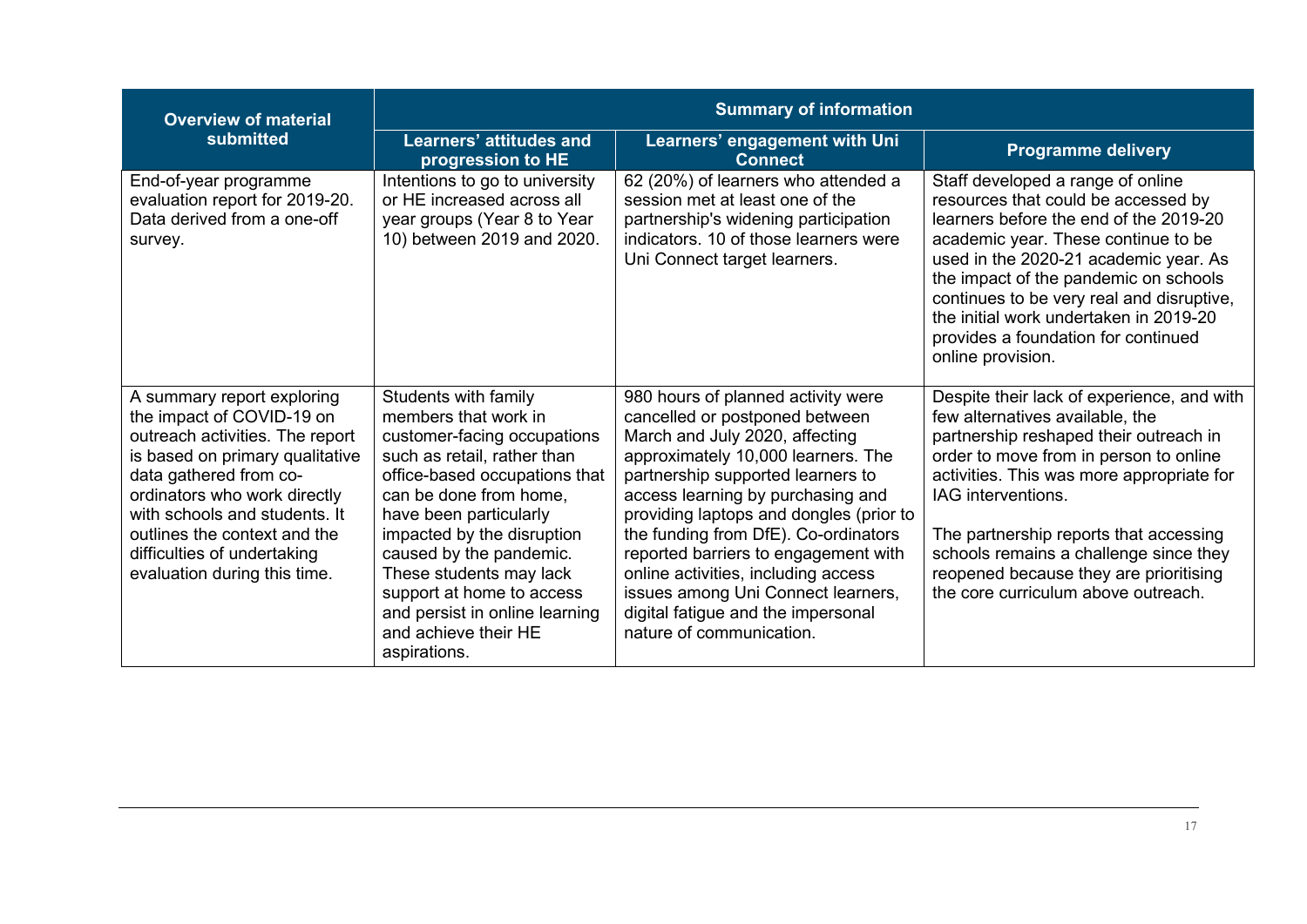| <b>Overview of material</b>                                                                                                                                                                                                                                                                                      | <b>Summary of information</b>                                                                                                                                                                                                                               |                                                                                                                                                                                                                                                                                                                                                                                                                                                                                                                                                                                                            |                                                                                                                                                                                                                                                                                                                                                                                                                                                                                                                                                                                                                                                                                              |
|------------------------------------------------------------------------------------------------------------------------------------------------------------------------------------------------------------------------------------------------------------------------------------------------------------------|-------------------------------------------------------------------------------------------------------------------------------------------------------------------------------------------------------------------------------------------------------------|------------------------------------------------------------------------------------------------------------------------------------------------------------------------------------------------------------------------------------------------------------------------------------------------------------------------------------------------------------------------------------------------------------------------------------------------------------------------------------------------------------------------------------------------------------------------------------------------------------|----------------------------------------------------------------------------------------------------------------------------------------------------------------------------------------------------------------------------------------------------------------------------------------------------------------------------------------------------------------------------------------------------------------------------------------------------------------------------------------------------------------------------------------------------------------------------------------------------------------------------------------------------------------------------------------------|
| submitted                                                                                                                                                                                                                                                                                                        | <b>Learners' attitudes and</b><br>progression to HE                                                                                                                                                                                                         | Learners' engagement with Uni<br><b>Connect</b>                                                                                                                                                                                                                                                                                                                                                                                                                                                                                                                                                            | <b>Programme delivery</b>                                                                                                                                                                                                                                                                                                                                                                                                                                                                                                                                                                                                                                                                    |
| A report focusing on the ways<br>in which COVID-19 has<br>impacted learners'<br>engagement with the<br>partnership and programme<br>delivery (masterclasses and<br>IAG). The evaluation is based<br>on data from a pre- and post-<br>activity survey, interviews and<br>learner diaries.                         | Not explored in the report.                                                                                                                                                                                                                                 | Learner engagement with the virtual<br>offer (masterclasses and IAG<br>activities) since the pandemic began<br>has been strong. While most learners<br>would have preferred face-to-face<br>encounters, they were grateful for the<br>opportunities to partake in activities<br>online.                                                                                                                                                                                                                                                                                                                    | The partnership offered virtual activities<br>through Facebook. This acted as a<br>barrier to those without an account.<br>Other common challenges include poor<br>internet connectivity, digital fatigue and<br>boredom.                                                                                                                                                                                                                                                                                                                                                                                                                                                                    |
| A summary of the activities<br>(summer school, mentoring,<br>workshops) delivered by the<br>partnership during the<br>pandemic. It covers changes<br>to delivery as well as changes<br>to evaluation processes, and<br>explores what has worked<br>well, not so well and lessons<br>learned for future delivery. | The summer school was<br>successful in reaching a 65-<br>75% threshold for outcomes<br>such as increased knowledge<br>of HE options (75%).<br>16% of learner felt more<br>confident they would<br>progress to HE in the future<br>as a result of mentoring. | The summer school reached<br>considerably more learners than in<br>previous years, with 129 registering to<br>attend. Participation in activities was<br>greatly enhanced by the flexible<br>nature of the programme giving<br>students the opportunity to access<br>recorded content at any time.<br>However, as attendance was not<br>compulsory, or possibly because of<br>limited or no digital access, up to a<br>quarter of students did not engage<br>with the summer school at all.<br>Similar patterns occurred with the<br>mentoring programme, with 28<br>students enrolling and 18 completing. | A significant number of scheduled and<br>anticipated activities with schools were<br>cancelled. Where possible, activities<br>were adapted to be delivered online and<br>were offered to non-target ward students.<br>The partnership reports it is more difficult<br>to interact with students when activities<br>are delivered online. Some learners find<br>online activities less engaging, but others<br>report that less personal interaction suits<br>their learning style and gives them time<br>to consider their responses. Providing<br>students with the flexibility to complete<br>activities in their own time, e.g., view<br>recorded content, may increase<br>participation. |